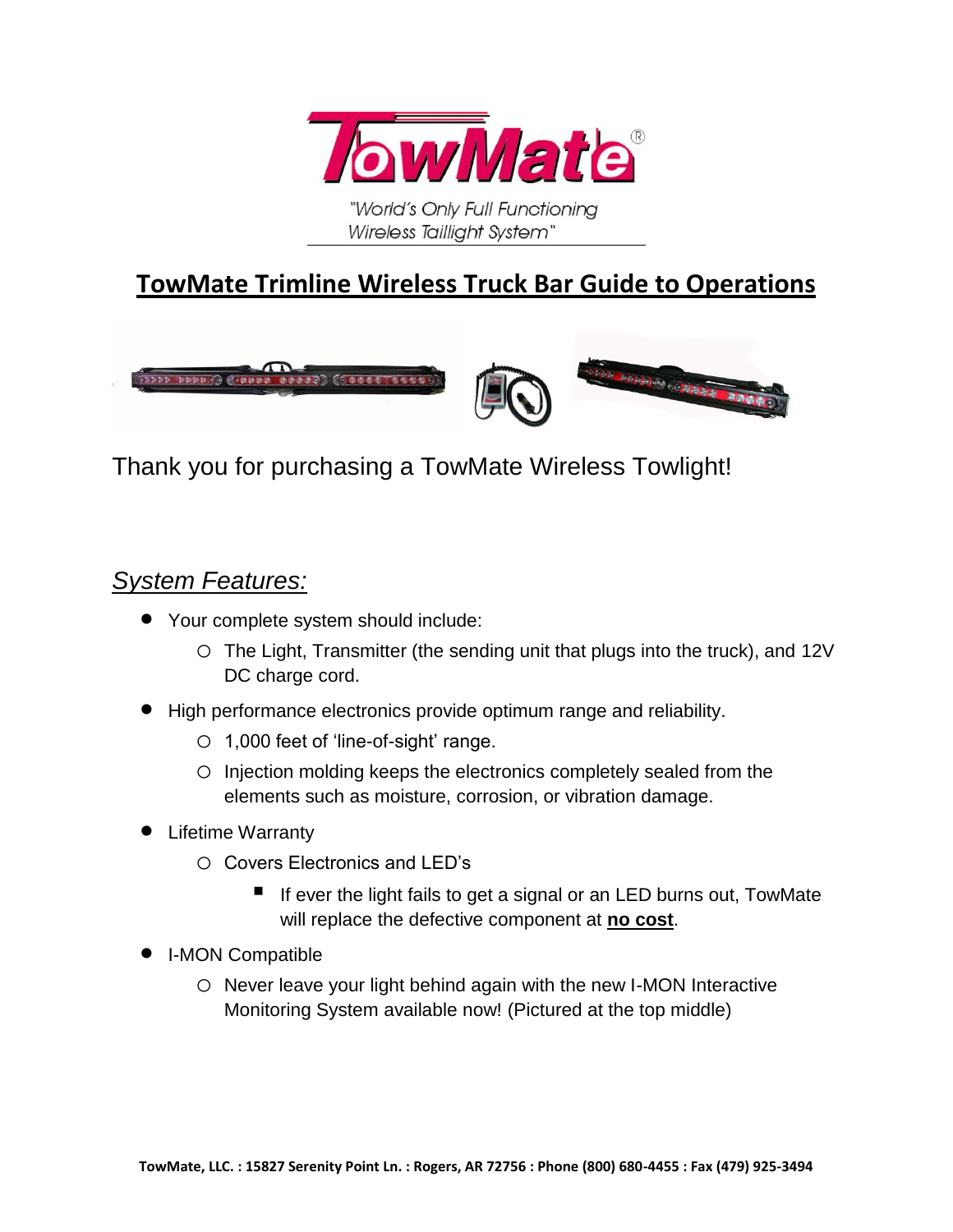#### *General Operating Tips:*

- 1. First, plug the transmitter into the receptacle on the truck.
- 2. Power the light on by flipping the left-most Toggle switch to the 'On' position.
	- a. The light will go through a brief flash sequence indicating what series of electronics are in the unit (useful when servicing or replacing parts).
	- b. Flip the toggle switch on the right side to the 'On' position in order to activate the running lights on the unit for night time operation or additional visibility.
- 3. The light should now be fully operational for Wireless S/T/T signals.

#### *Charging:*

- Use the cigarette lighter charger provided to charge your TowMate wireless light.
- It takes 6-8 hours to fully recharge the batteries in the light.
- You cannot overcharge the unit off of the trucks 12V system.
- The batteries in the unit should have a total life of 1-2 years.
	- $\circ$  If a battery dies prior to the expected 12 month lifetime, TowMate may choose to warranty (generally under 6 months), or pro-rate (6-12 months), the replacement.
- If your light appears to have low batteries or will not take a charge, be sure that the fuse in the end of the charger where it plugs into the cigarette lighter socket is still good. If it is blown, replace with a 10-20 amp fuse.

### *Additional Tips:*

- Always check to be sure that the light is securely fastened to the load you are hauling.
- Leave the light on charge when not in use so that it will be ready for the job when you are.
- When hooking up to charge, turn the light on when you first plug in to see if it is getting power. If it is receiving power, the light should immediately come on bright.